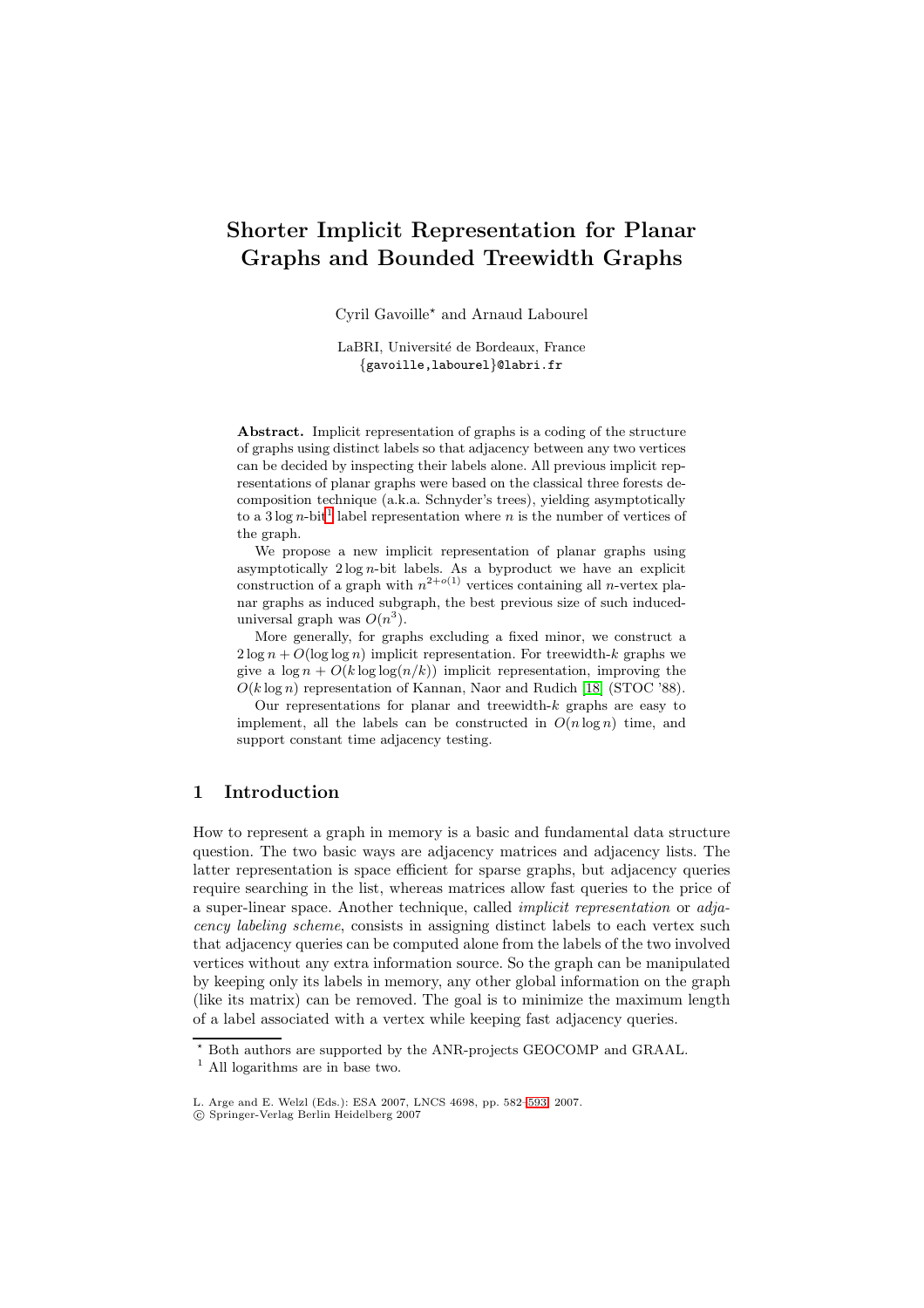The notion of adjacency labeling scheme is closely related to that of induceduniversal graphs, introduced by  $[12]$  for VLSI circuit design. A graph  $\mathcal U$  is said to be *induced-universal* for a given graph family  $\mathcal{F}$ , if every graph of  $\mathcal{F}$  is isomorphic to some induced subgraph of U. Kannan, Naor and Rudich [18] established that there is an adjacency labeling scheme with labels of  $k$  bits for  $\mathcal F$  if and only if there exists an induced-universal grap[h w](#page-11-0)ith  $2<sup>k</sup>$  vertices. Therefore, the combinatorial problem of constructing a small induced-universal graph for F is equivalent in designing a labeling scheme with short labels for every gr[aph](#page-11-1) of F, any result on one of the problems transferring on the other. For instance, the best known induced-universal graph for the class of *n*-node forests, namely  $n \cdot 2^{O(\log^* n)}$ , is actually derived from a labeling scheme with  $\log n + O(\log^* n)$ -bit<sup>2</sup> labels [3].

We note that a labeling scheme transfers to an effective construction of the corresponding induced-universal graph: the vertex-set of the universal graph is the set of all possible labels, and an edge is added if the adjacency test between the two corresponding vertices/labels is positive. However, conv[ert](#page-1-0)ing a [sm](#page-10-0)all induced-universal graph into a compact labeling scheme does not give, in general, any efficient representation in term of computation of all the labels for a graph and adjacency testing time.

#### **1.1 Related Works**

Motivated by applications in XML search engines, and distributed applications as peer-to-peer overlay networks or network routing, several queries on distributed data-structures have been investigated recently. In this framework, distributed data-structure can be seen as a label assigned to each node such that queries can be answered by inspecting the labels only, without any other source of information. For instance, address-based routing in trees [13,19,25], distance queries for interval and permutation graphs [5,14], sibling and ancestry in rooted trees [1], etc. have  $O(\log n)$ -bit distributed data-structures.

Representation of graphs with short labels, introduced by Breuer [8], have been investigated by Kannan, Naor and Rudich [18]. They c[ons](#page-11-2)[tru](#page-11-3)[ct](#page-11-4) adjacency labeling schemes for several families of gra[p](#page-10-1)[hs i](#page-11-5)ncluding treewidth<sup>3</sup>-k and arborici[ty](#page-10-2)<sup>4</sup>- $\alpha$  graphs using respectively  $O(k \log n)$ -bit and  $(\alpha+1) \log n$ -bit labels. In particular, this latter scheme gives an induced-universal graph for trees  $(\alpha = 1)$ of size  $O(n^2)$ , and combined with the linear ti[me](#page-11-1) Schnyder's tree decomposition [24], this leads to the first effective  $4 \log n$ -bit labeling for pl[an](#page-1-1)ar graphs  $(\alpha = 3).$  $(\alpha = 3).$ 

The size of the induced-universal graph for trees was later improved in a non-trivial way to  $O(n \log n)$  by Chung [9]. This transfers to a non-constructive adjac[enc](#page-11-7)y labeling with labels of  $\log n + \log \log n + O(1)$  bits for trees, and more generally of  $\alpha \log n + O(\alpha \log \log n)$  bits for arboricity- $\alpha$  graphs. This result has

<sup>&</sup>lt;sup>2</sup> log<sup>\*</sup> n denotes the number of times log should be iterated to get a constant.

<sup>&</sup>lt;sup>3</sup> The original result was stated for *c*-de[com](#page-11-8)posable graphs which are exactly the graphs of treewidth  $k = \Theta(c)$ .

<span id="page-1-2"></span><span id="page-1-1"></span><span id="page-1-0"></span><sup>4</sup> Which is the smallest number of forests in which the edge-set of the graph can be partitioned.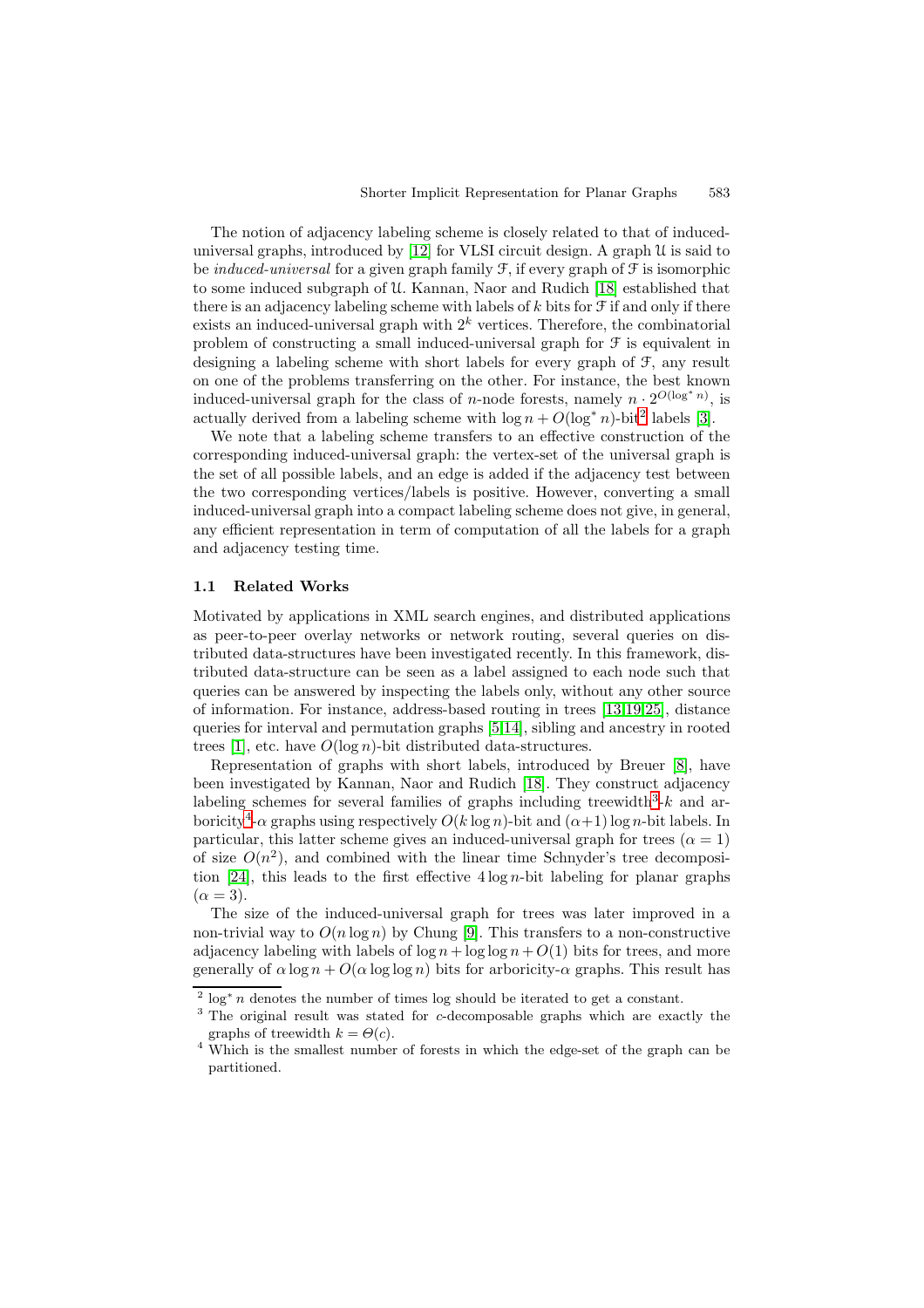#### 584 C. Gavoille and A. Labourel

been further improved by the use of an efficient labeling scheme to  $\alpha \log n$  +  $O(\log^* n)$  bits [3], complemented with a  $\alpha \log n - O(\alpha^2)$  lower bound. This best to date result yields to an adjacency labeling scheme for trees of  $\log n + O(\log^* n)$ . For planar graphs, the resulting  $3 \log n + O(\log^* n)$ -bit labeling can be slightly improved by observing that: 1) planar graphs can be decomposed into three forests those o[ne](#page-10-0) is spanning and of bounded degree [17]; and 2) adjacency in bounded degree forests can be done efficiently in  $\log n + O(1)$  [7]. Thus, a vertex can store its label in the bounded degree forest plus the label of its parent in each of the two other forests, leading to a  $3 \log n + O(1)$  labeling with constant time adjacency. This converts into an induced-univers[al g](#page-11-9)raph of size  $O(n^3)$ .

Finally, we remark that the best up to date planar represe[nt](#page-10-3)ation essentially uses the three forests decomposition.

#### **1.2 Our Contributions**

- 1. Surpassing the three forests decomposition of planar graph, we propose a new  $2 \log n + O(\log \log n)$  bit adjacency labeling scheme supporting constant query time.
- 2. More generally, for graphs excluding a fixed graph  $H$  as minor<sup>5</sup> (e.g., planar graphs exclude  $K_5$ ), we propose a  $2 \log n + O(h \log \log (n/h))$  bit labeling scheme where  $h$  is a constant only depending on  $H$ .
- 3. For treewidth-k graphs, a subclass of graphs excluding  $K_{k+2}$ -minor, we improve the label length to  $\log n + O(k \log \log(n/k))$  supporting [ad](#page-2-0)jacency testing in constant time (independent of  $k$ ).
- 4. We also show that every adjacency labeling scheme for treewidth- $k$  graphs requires labels of  $\log n + \Omega(k)$  bits, proving that the linearity dependency on k in the second order term of our scheme is necessary.
- 5. All these results transfer also to effective construction of smaller induceduniversal graphs of size  $n^{2+o(1)}$  for minor-free graphs, and of  $n^{1+o(1)}$  for bounded treewidth graphs, previous bounds were  $O(n^3)$  for planar graphs and  $n^{O(k)}$  for treewidth-k graphs.

### **1.3 Techniques**

In fact our results on planar and minor-free graphs are derived from our  $(1 +$  $o(1)$  log n-bit label scheme for bounded treewidth graphs using suitable edgepartitions. Although planar graphs can be decomposed into three treewidth-1 graphs (forests), they can also be decomposed, in linear time as well, in two bounded treewidth graphs as follows: 1) partition the vertices into layers  $L_i$  at distance i from an arbitrary vertex; 2) the graph  $H_i$ ,  $i > 0$ , induced by the edge  $\{u, v\}$  with  $u, v \in L_i$  or with  $u \in L_i$  and  $v \in L_{i-1}$  has bounded treewidth (actually at most three from [11]); 3) the two graphs composed as the union of the  $H_i$ 's for respectively odd and even i are therefore of bounded treewidth since no edges lie between  $H_i$  and  $H_{i+2}$ .

<span id="page-2-0"></span> $5$  That are graphs for which  $H$  can be obtained by edge contractions and taking subgraphs.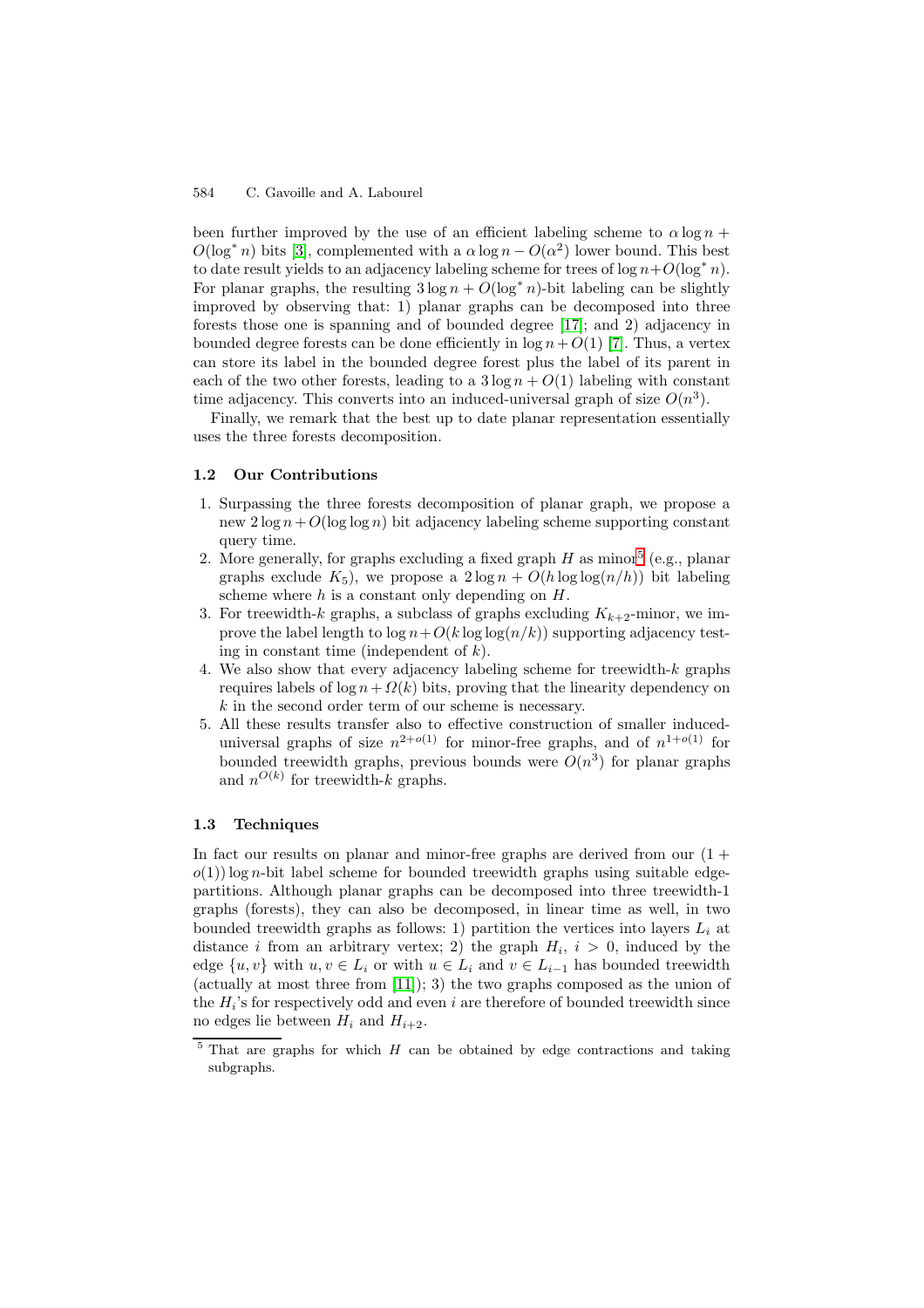From the above discussion, a  $\lambda$ -bit labeling for treewidth-k graphs yields a  $2\lambda$ -bit labeling scheme for planar graphs, because it suffices to assign to each vertex the label for each subgraph and to test adjacency in the two subgraphs. Actually, it has been recently proved that planar graphs can be edge-partitioned into two outerplanars [16] (that are of treewidth two), and in linear time [17]. It has been proved a similar result for graphs excluding a fixed minor [10]: they can be edge-partitioned into two subgraphs of treewidth only depending on the excluded minor.

Therefore, our  $\log n + O(\log \log n)$  $\log n + O(\log \log n)$  $\log n + O(\log \log n)$  labeling scheme for bounded treew[idth](#page-11-9) graphs implies a  $2 \log n + O(\log \log n)$  not only for planar graphs but a[lso](#page-11-12) for all minor-free graphs (including bounded genus graphs for instance). All previous schemes were based on the bounded arboricity of bounded treewidth or minorfree graphs. Unfortunately, arboricity- $\alpha$  graphs require labels of at least  $\alpha \log n$  $O(\alpha^2)$  bits from the lower bound of [3], and outerplanar graphs (which exclude  $K_4$ ) have already arboricity two. So there is no advantage of decomposing a graph into low arboricity subgraphs, unlike decomposing into low treewidth subgraphs: 2 treewidth-2 graphs is better than 3 treewidth-1 graphs.

From the above discussion, we det[ail](#page-10-0) our scheme only for treewidth- $k$  graphs. A graph has *treewidth*  $k$  if and only if it is a subgraph of a chordal (or triangulated) graph<sup>6</sup> of maximum clique size  $k + 1$ . Chordal graphs, and therefore treewidth-k graphs, have a natural clique tree structure, and they can also be defined as graphs having a Robertson-Seymour's tree-decomposition [23] in subgraphs of at most  $k+1$  vertices, called *bags*. Informally, the set of bags forms a cover of the gr[ap](#page-3-0)h (each vertex and edge belongs to at least one bag), and they must be one-to-one mapped to the nodes of a tree  $T$  such that the set of bags containing a given vertex of the graph induces a connected compone[nt o](#page-11-13)f  $T$ .

Let us first observe that an efficient labeling scheme on trees (like the one of [3]) does not transfer to a labeling scheme for graphs having some "good" tree-decomposition because bags may intersect in a non trivial way.

The next section present our labeling scheme. Due to lack of space the lower bound appears in the full version.

# **2 A Simple Adjacency Labeling Scheme**

In this section we prove the main result of this paper that is:

**Theorem 1.** The family of n-vertex treewidth-k graphs enjoys an adjacency labeling scheme with labels of  $\log n + O(k \log \log (n/k))$  bits, and with a constant adjacency query time. Moreover, for every fixed  $k$ , all the labels of such a graph can be computed in  $O(n \log n)$  time.

<span id="page-3-1"></span>The construction of the labels relies on finding a chordal supergraph with minimum maximal clique (i.e.,  $k + 1$ ), whose the associated decision problem is NP-complete [4]. For each fixed k, linear time algorithms are known [6]. We

<span id="page-3-0"></span> $6$  I.e., a graph whose the length of the longest induced cycle is at most three.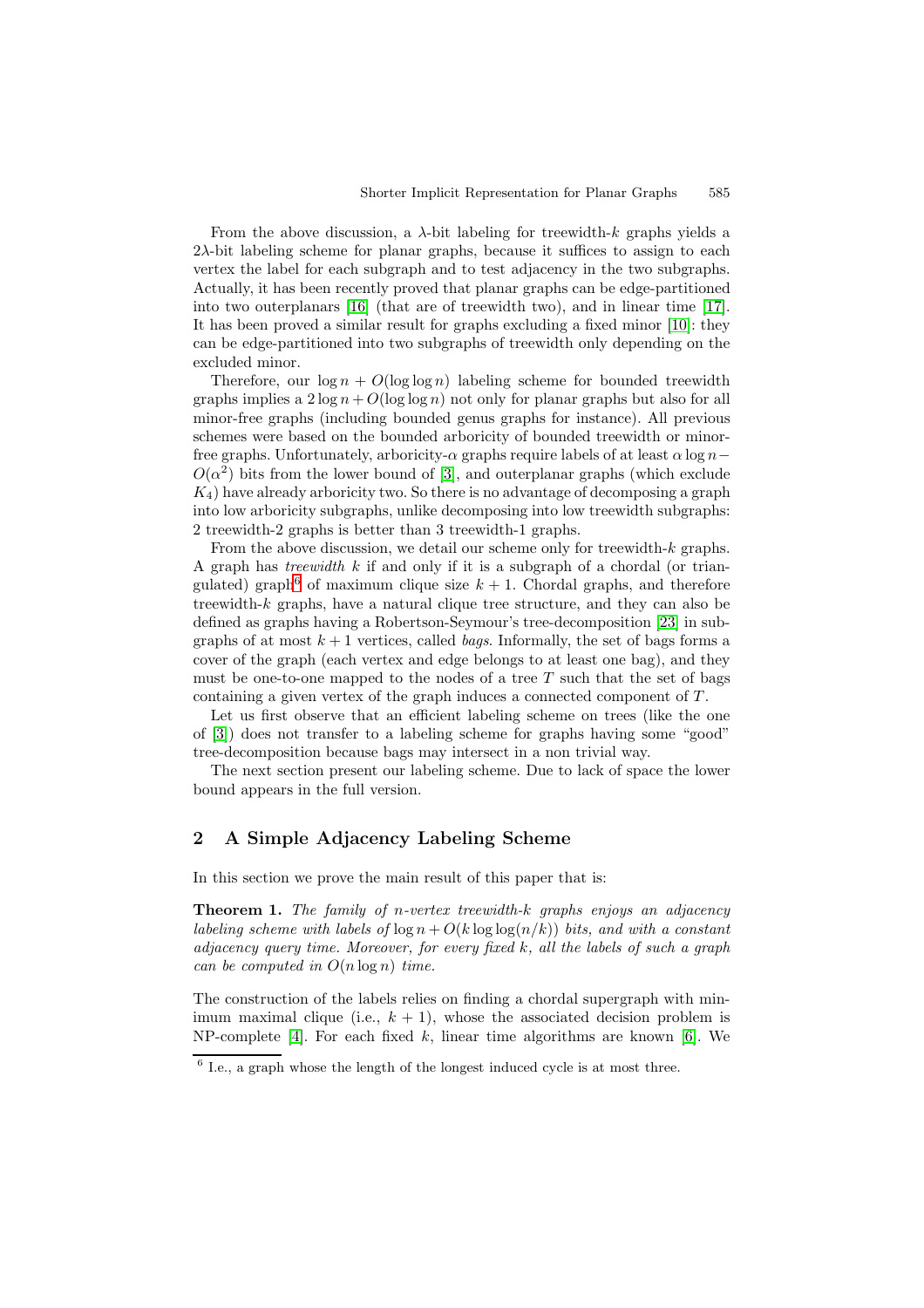#### 586 C. Gavoille and A. Labourel

also note that for trees, outerplanar and series-parallel graphs (i.e., for  $k \leq 2$ ) efficient and simple algorithms exist, and our compact representation for planar graph is based on outerplanar graphs only.

As said previously, the results for the  $2 \log n + O(\log \log n)$  bit labeling for planar graphs, and more generally minor-free graphs, and the small induceduniversal graphs, are simple corollaries of Theorem 1.

#### **2.1 Preliminaries**

Our scheme relies on the chordal representation: [ev](#page-3-1)ery treewidth- $k$  graph is the spanning subgraph of a chordal graph, called *triangulation*, whose maximal cliques have no more than  $k + 1$  vertices. Chordal graphs of maximum clique size  $k + 1$  have two important properties. Firstly, there exists a clique whose its removal leaves the graph with connected components at most half the size of the original graph [15]. Secondly, there is an elimination ordering scheme of the vertices, called *simplicial elimination scheme*, such that the neighborhood of each just removed vertex is a clique in the remaining graph. Our scheme strongly relies on graphs having these both properties we formalize hereafter.

A graph G is s-sep[ara](#page-11-14)ble if every subgraph H has a half-separator of size at most s, i.e., a subset of at most s vertices whose removal leaves  $H$  in connected components of at most  $|V(H)|/2$  vertices. A graph is k-clique orientable if its edges can be oriented such that the out-neighborhood of every vertex induces a clique of size at most  $k$ . Such an orientation is called a  $k$ -clique orientation.

**Definition 1.** A  $(k, s)$ -triangulation is a graph that is k-clique orientable and s-separable. A  $(k, s)$ -graph is a subgraph of a  $(k, s)$ -triangulation.



<span id="page-4-0"></span>**Fig. 1.** A (1, 2)-triangulation, a (1, 2)-triangulation, and a (1, 2)-triangulation

According to this definition, treewidth-k are  $(k, k + 1)$ -graphs, since their triangulations are  $(k+1)$ -separable and the simplicial elimination scheme provides a k-clique orientation. However, forests are  $(1, 1)$ -graphs whereas they are of treewidth one. Cycles (treewidth 2) are 1-clique orientable and 2-separable, and thus are  $(1, 2)$ -graphs (they are also  $(1, 2)$ -triangulations, see Fig. 1). We can also check that cliques of k vertices are  $([k/2], [k/2])$ -graphs whereas they are of treewidth  $k - 1$ . So,  $(k, k + 1)$ -graphs are a strictly wider family of graphs than treewidth- $k$  graphs.

A k-complex of a graph G is a subgraph K isomorphic to depth[-1](#page-4-0) tree with at most k leaves. Its root, denoted by root(K), is the non-leaf node of K. Two complexes K and K' of G are said *adjacent* if  $root(K) \neq root(K')$ , and if either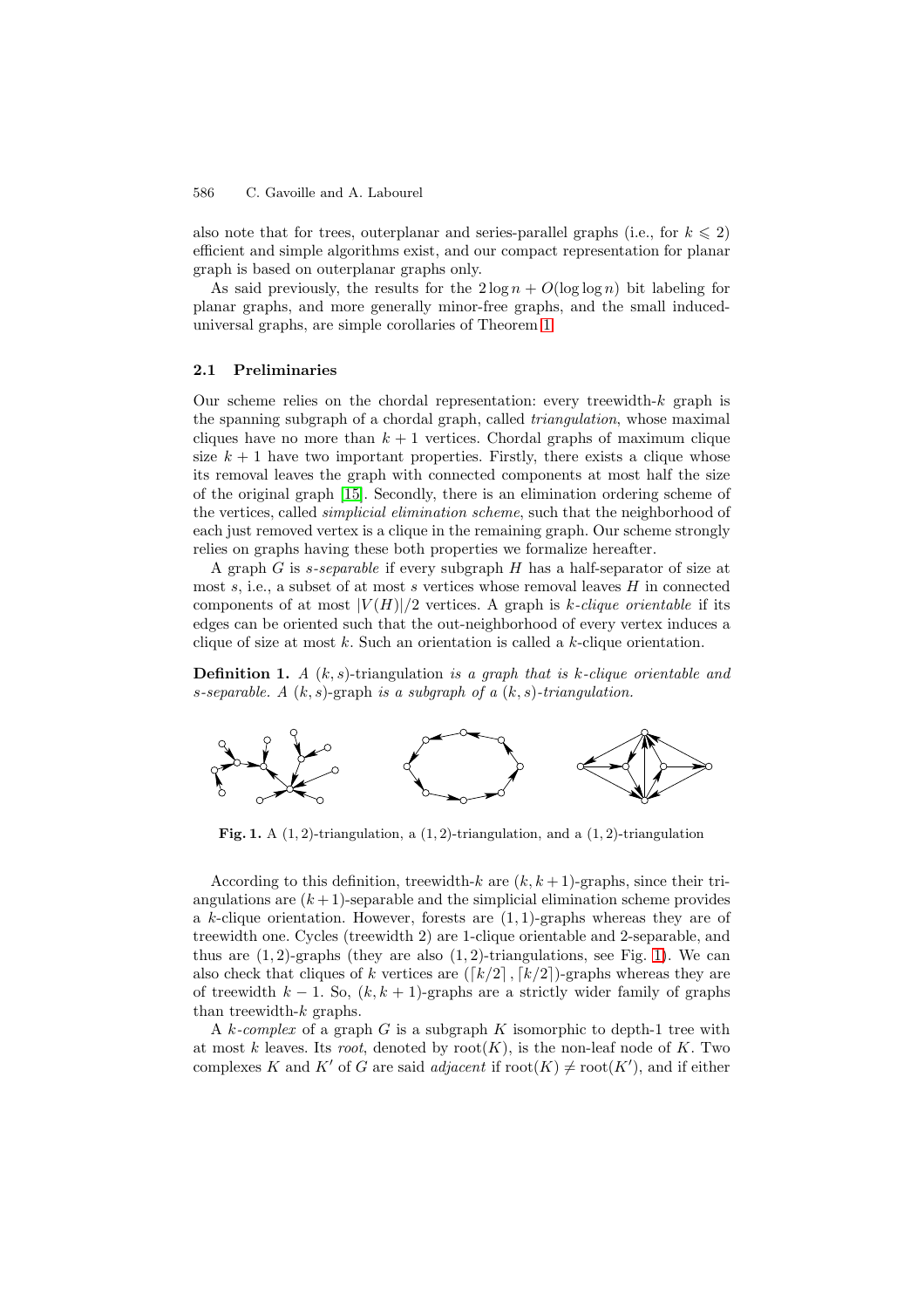root $(K) \in V(K')$  or root $(K') \in V(K)$ . Clearly, if two complexes are adjacent, then their roots are adjacent in G.

With each vertex u of a  $(k, s)$ -graph G one can associate a k-complex  $K_u$  of root  $u$  such that each edge of  $G$  is covered by exactly one  $k$ -complex, as follows:  $K_u$  is formed by u and its neighbors in G that are out-neighbors in the  $(k, s)$ triangulation of G. Then, there is a trivial adjacency labeling scheme consisting in labeling u by a coding  $V(K_u)$ . It is clear that u and v are adjacent if and only if their associated complexes  $K_u$  and  $K_v$  are. This trivially yields to labels of  $(k+1)$  [log n] bits. We shall see that a much better implementation (or coding) of complexes can be achieved using the fact that, in the triangulation of  $G, K_u$ is a clique.

For this purpose we need a particular partition of the vertices of G.

**Definition 2.** A bidecomposition of a graph G is a rooted binary tree T where nodes, called parts, form a partition of  $V(G)$  such that the parts of the endpoints of every edge of G are related in  $T$ .

The part of T containing vertex u is denoted by  $T_u$ . A straightforward observation from the definition of  $T$  is that the parts of all the vertices of a subgraph K are pairwi[s](#page-5-0)e related if  $K$  is a clique.

#### **2.2 Finding a Suitable Bidecomposition**

**Lemma 1.** Let  $\tilde{G}$  be an s-separable graph of n vertices. Then,  $\tilde{G}$  has a bidecomposition such that the parts of depth h have at most s  $\log(2n/s) - h$  vertices.

<span id="page-5-1"></span>Moreover, such a bidecomposition can be computed in  $O(\text{sn}\log(n/s))$  time if we assume that a half-separator of size  $s$  for any subgraph of  $G$  can be computed in time linear in the size of the subgraph.

*Proof.* Let  $\tilde{G}$  be an s-separable graph with n vertices. Since every subgraph of an s-separable graph is also s-separable, we essentially need to construct the root of the willing bidecomposition T, i.e., to prove the result for depth  $h = 0$ , and repeat recursively the process on the remaining subgraphs. In the following, the root of the bidecomposition is called biseparator.

The root B of T (the biseparator) and the partition  $(V_1, V_2)$  of  $V(G) \setminus B$ are computed thanks to the following simple procedure called Biseparator (Algorithm 1), where HALF-SEPARATOR( $H, s$ ) is a subroutine computing a halfseparator of size at most  $s$  for the graph  $H$ .

At each iteration of the while-main of BISEPARATOR the size of  $H$  is divided by at least two since all the resulting components of  $H \setminus S$  are removed from H, and the re[mai](#page-6-0)ning largest component is of size at most  $|V(H)|/2$ . So, there is at most  $log(n/s)$  iterations.

At each step the size of  $B$  increases by at most  $s$  vertices, and the final step (last statement) adds at most s vertices to B. Therefore,  $|B| \leq s \cdot \lfloor \log(n/s) \rfloor + s =$  $s \cdot |\log(2n/s) - h|$  with  $h = 0$ .

<span id="page-5-0"></span><sup>&</sup>lt;sup>7</sup> Two nodes of a rooted tree are *related* if one is ancestor of the other.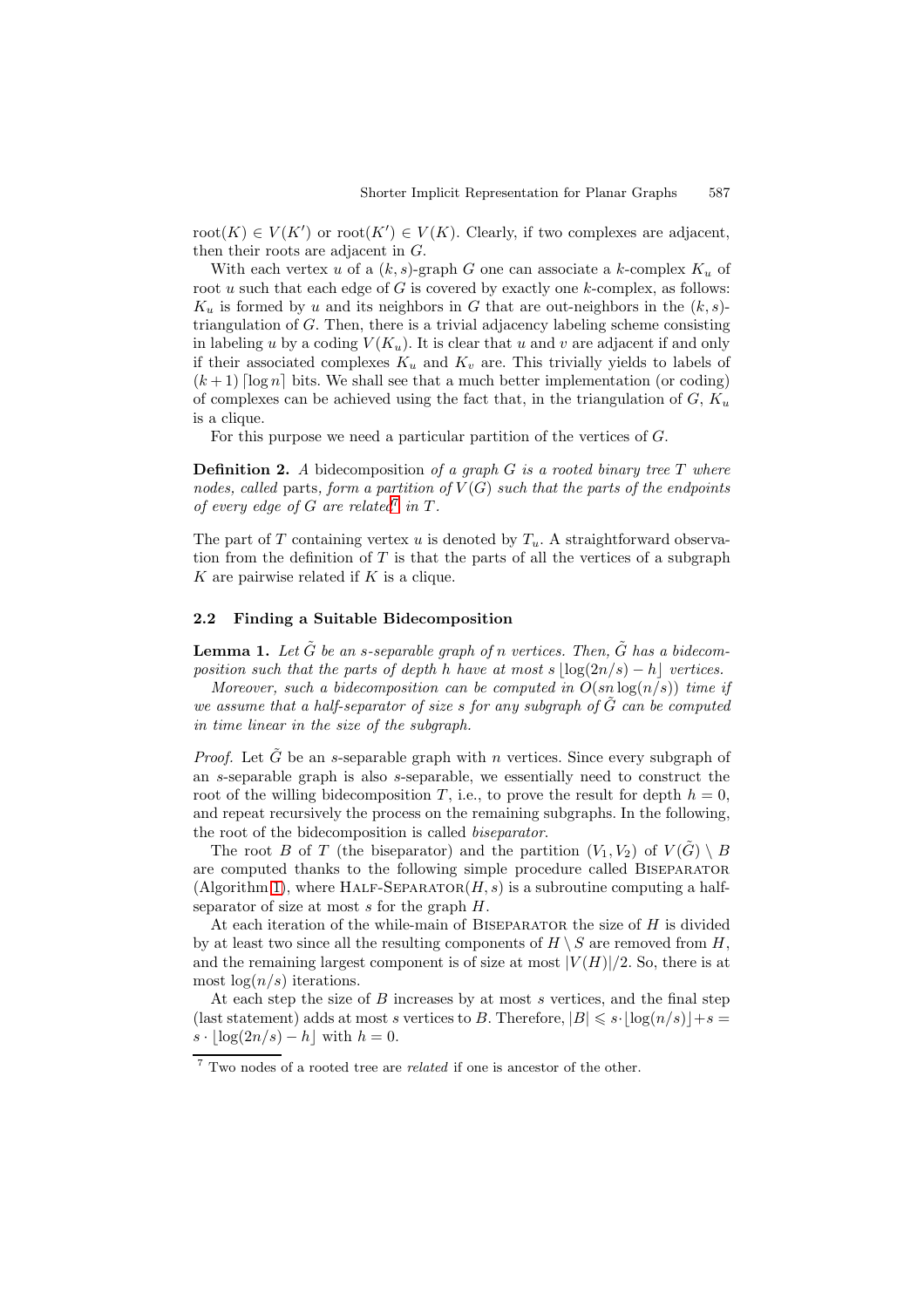## Algorithm 1. BISEPARATOR

**Input** : an *s*-separable graph  $\tilde{G}$ 

**Output**: A biseparator B for  $\tilde{G}$  and the associated vertex partition  $(V_1, V_2)$ 

<span id="page-6-0"></span> $H := \tilde{G}; V_1 := V_2 := B := \varnothing$ while  $|V(H)| > s$  do  $S := \text{HALF-SEPARATOR}(H, s); H := H \setminus S; B := B \cup S$ **forall** connected component C of H except the greatest **do**  $H := H \setminus C$ ; **if**  $|V_1| > |V_2|$  **then**  $V_2 := V_2 \cup V(C)$  **else**  $V_1 := V_1 \cup V(C)$  $B := B \cup H$ 

In order to insure the correctness of the bidecomposition, we show the following loop invariant.

$$
(P): \quad |V_1|, |V_2| \leqslant n/2 \quad \text{and} \quad V(H) \cup V_1 \cup V_2 \cup B = V(\tilde{G})
$$

It is straightforward to verify that  $(P)$  is true at the beginning of the main loop. Let us show that  $(P)$  remains true at the end of the imbricated loop. The loop invariant clearly remains true after computation of the half-separator and the statement  $H := H \setminus S$  and  $B := B \cup S$ . Assume w.l.o.g. that  $|V_1| \geq |V_2|$ . We have  $V(H) \cup V_1 \cup V_2 \subseteq V(\tilde{G})$  since  $(P)$  is true. We obtain the following relation for the size of the sets.

$$
|V(H)| + |V_1| + |V_2| \le n
$$
  
\n
$$
|V(H)| \le n - |V_1| - |V_2| \le n - 2|V_2| \quad (|V_1| \ge |V_2|)
$$
  
\n
$$
|V(H)|/2 \le n/2 - |V_2|
$$
  
\n
$$
|V(C)| \le n/2 - |V_2| \text{ (there is yet another larger component in } H)
$$
  
\n
$$
|V(C)| + |V_2| \le n/2
$$

The property  $(P)$  remains true at the end of the imbricated loop. The property  $(P)$  is loop invariant and so is true at the end of the main loop. We have that  $|V_1|, |V_2| \le n/2$ . Moreover, there is no edge linking vertices of  $V_1$  to vertices of  $V_2$  since what we add to  $V_1$  or  $V_2$  is a full connected component of H.

The bidecomposition T of  $\tilde{G}$  is obtained by applying recursively the process on the graphs induced by  $V_1$  and  $V_2$ . We then link to B (the root of T) the resulting bidecompositions if there are non-empty.

Since the size of  $V_1$  and  $V_2$  are  $\leqslant n/2$ , by induction, the size of their biseparators (so parts of depth  $h = 1$  in T) would be at most  $s \cdot |\log(2(n/2)/s))|$  $s \cdot \log(2n/s) - 1$ . More generally, for an arbitrary depth  $h \geq 0$ , the parts are of size  $s \cdot |\log(2(n/2^h)/s))| = s \cdot \lfloor \log(2n/s) - h \rfloor$  as claimed.

Before computing the time complexity, let us observe that every subgraph H of G has  $O(s|V(H)|)$  edges. Indeed, it is known [22] that every s-separable graph has treewidth at most 4s. Moreover, treewidth- $k$  n-vertex graphs have no more than  $kn$  edges, due to the simplicial elimination scheme of their minimal triangulation. It follows that H has at most  $4s|V(H)|$  edges.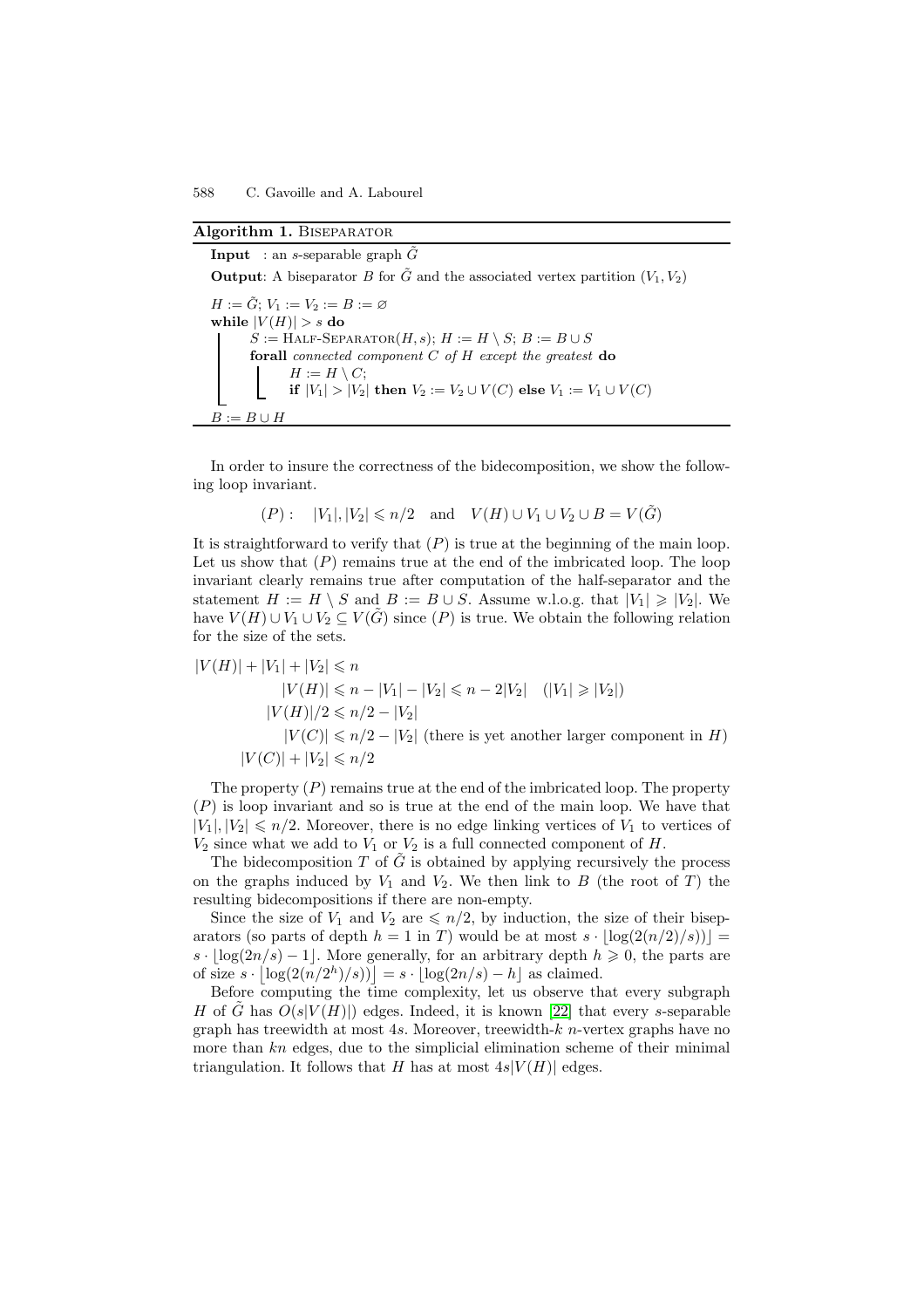Let us show now that it takes a linear time to compute the biseparator  $B$ , the root of  $T$ . At each iteration of the main loop, a separator of  $H$  is computed in  $O(|V(H)| + |E(H)|)$  time by assumption. The updates of  $V_1, V_2$ , and H are also determined in  $O(|V(H)| + |E(H)|)$ . We have seen that  $|E(H)| \leq 4s|V(H)|$ . At the *i*-th iteration of the main loop,  $|V(H)| \le n/2^i$ . So, the *i*-th iteration takes  $O(|V(H)| + |E(H)|) = O(sn/2^i)$  time. The time for computing the biseparator is therefore  $\sum_{i=0}^{\log(n/s)} O(sn/2^j) \leq c \cdot sn$  for some constant  $c > 0$ .

In total, the bidecomposition T is computed recursively in time  $t(n) \leqslant c \cdot sn +$  $2t(n/2)$  if  $n > s$ , and  $t(n) = O(1)$  in if  $n \leq s$ , which is  $t(n) = O(sn \log(n/s))$ .  $\Box$ 

#### **2.3 The Labels**

Let us fix a  $(k, s)$ -graph G with n vertices. So G has a spanning  $(k, s)$ triangulation  $G$  that is s-separable. Let  $T$  be a bidecomposition for  $G$  satisfying Lemma 1. For every vertex u of  $G$ , let  $K_u$  be a complex rooted at u obtained by adding to u every incident edge leading to a neighbors of  $u$  in  $G$  that is an out-neighbor in G. By construction,  $V(K_u)$  induces a clique of at most  $k+1$ vertices in  $\tilde{G}$ . Hence, the parts of each vertex of  $K_u$  are pairwise related in T.

We d[efi](#page-5-1)ne the function  $\beta(h) = \sum_{i=0}^{h} s \lfloor \log(2n/s) - i \rfloor$ . Intuitively,  $\beta(h)$  represents the maximum number of vertices of  $G$  contained in the parts of a branch<sup>8</sup> of T of length  $h + 1$ . We have also  $\beta(h) = s(h + 1)(\log(2n/s)) - h/2$ .

Let X be a part of T at depth h. Te root of T is at depth  $h = 0$ . By Lemma 1,  $|X| \leq \beta(h) - \beta(h-1)$ . We denote by path $(X)$  the binary word defining the unique path from the root of T to X[.](#page-7-0) The length of path $(X)$  is  $|path(X)| = h$ . We associated with each  $u \in X$ , its rank, a unique integer rank $(u) \in [0, |X|)$ , and its position, defined by  $pos(u) = rank(u) + \beta(h-1)$ . The ap[ex](#page-5-1) of u is the vertex  $a_u$  of  $K_u$  with maximum position, i.e., such that  $pos(a_u) = max_{v \in V(K_u)} pos(v)$ .

Observe that the positions are relative to a branch of  $T$ : every pair of vertices whose parts are on the same branch have distinct positions, and thus the parts of any two vertices having the same positions cannot be related.

Let u be a vertex of G, and let  $a_u$  be the apex of  $K_u$  in T. The label of vertex u is defined by the following quadruple:

$$
label(u) = (path(T_{a_u}), rank(a_u), P_u, r_u)
$$

where  $P_u = \{ pos(v) | v \in V(K_u), v \neq a_u \}$  and  $r_u = |\{ p \in P_u | p < pos(u) \}|$ . Roughly speaking,  $P_u$  is the set of positions of all the vertices of  $K_u$  but its apex, and  $r_u$  is the rank of the root of  $K_u$  in  $P_u$ . So  $r_u = 0$  if pos(u) is the smallest position in  $P_u$ ;  $r_u = |P_u|$  if  $u = a_u$  is the apex itself.

Let  $pos(K_u) = \{pos(v) | v \in V(K_u)\}.$  It is not difficult to see that the complex  $K_u$  is uniquely defined by the pair  $(\text{pos}(K_u), \text{path}(T_{a_u}))$ , i.e., the set of its positions and the path leading to its apex. Indeed, as said previously, vertices lying on the same branch of T have pairwise distinct positions, and vertices lying on different branches can be identified from the path of their apices (that must therefore differ). The set  $pos(K_u)$  is not a field of label $(u)$ ,  $P_u$  misses  $pos(a_u)$ . However,

<span id="page-7-0"></span> $8$  A path that leads to the root of T.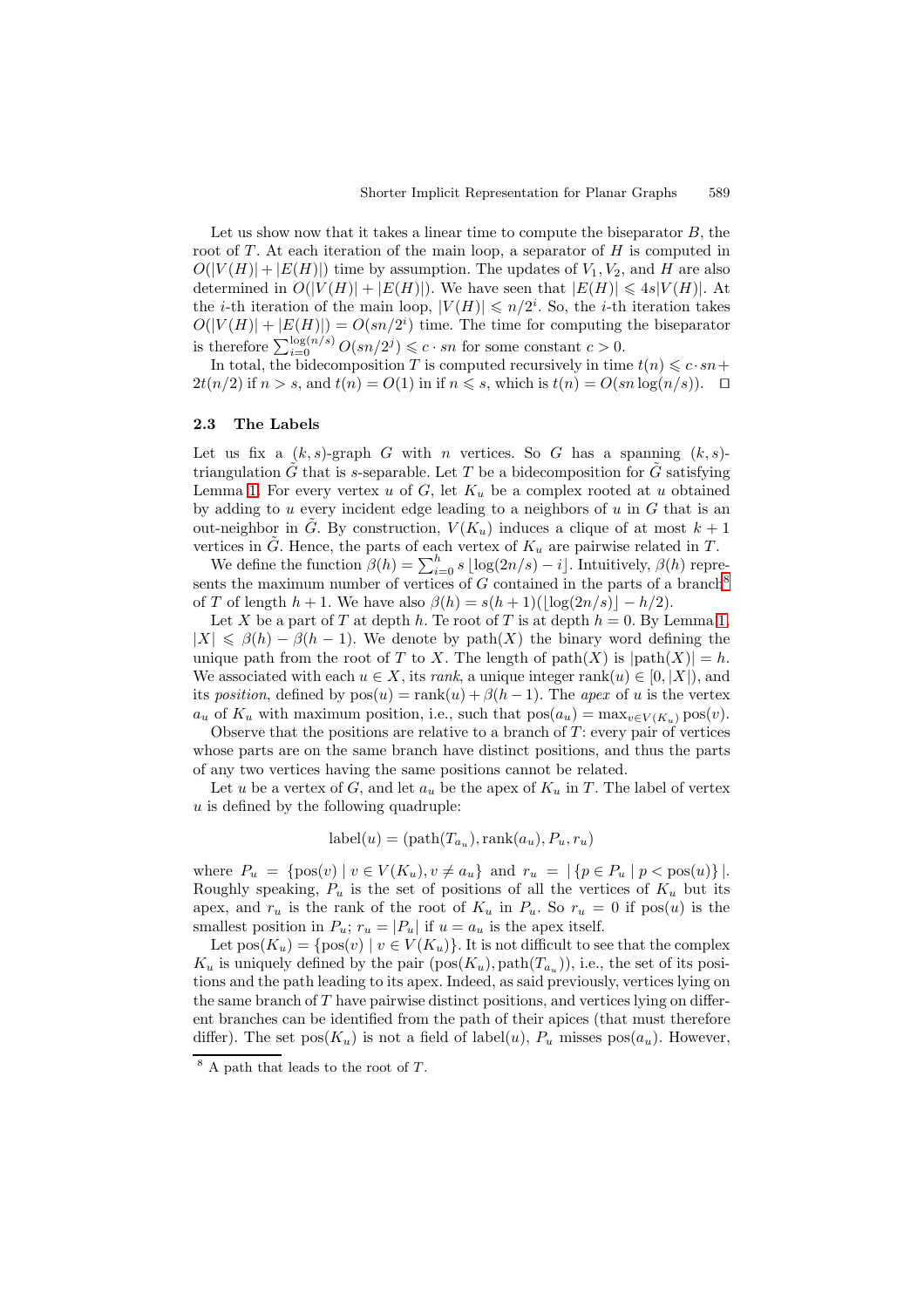

**Fig. 2.** A bidecomposition with a complex  $K_u$  of root u and apex  $a_u$ 

it can be computed since  $pos(a_u) = rank(a_u) + \beta(|path(T_{a_u})|)$ . It follows that label(u) is a (one-to-one) coding of  $K_u$ . In particular, label(u)  $\neq$  label(v) since  $K_u \neq K_v$  for distinct vertices  $u \neq v$ .

**Lemma 2.** The labels are of  $\log n + 2k \log \log(n/s) + O(k \log(s/k))$  bits.

*Proof.* We assume that  $n, k, s$  are given. Let  $w = \lfloor \log(2n/s) \rfloor$ , and let  $h =$  $|\text{path}(T_{a_u})|$ . The binary word  $\text{path}(T_{a_u})$  is of length exactly h, and  $\text{rank}(a_u) \in$  $[0, \beta(h) - \beta(h-1))$ . We have  $\beta(h) - \beta(h-1) = s \lfloor \log(2n/s) - h \rfloor = s(w - h)$ .

We write  $\text{rank}(a_u) = x \cdot (w - h) + y$  where  $x \in [0, s)$  and  $y \in [0, w - h)$ :  $x = |\text{rank}(a_u)/(w - h)|$  and  $y = \text{rank}(a_u) \mod (w - h)$ . We represent the two first fields path $(T_{a_u})$ , rank $(a_u)$  by the binary string<sup>9</sup>:

$$
S = 0^y \circ 1 \circ \sigma_x \circ \text{path}(T_{a_u})
$$

where  $\sigma_x$  denotes the standard binary representati[on](#page-8-0) of x on  $\lceil \log s \rceil$  bits. Given S (but ignoring h), one can extract, y and  $\sigma_x$ , thus path $(T_{a_u})$ , h, and rank $(a_u)$  $x \cdot (w-h)+y$ . The length of S is  $|S| \leq (w-h-1)+1+\lceil \log s \rceil +h = w+\lceil \log s \rceil =$  $\lfloor \log(2n/s) \rfloor + \lceil \log s \rceil \leq \log n + O(1)$ . All the positions in  $P_u$  range in  $[0, \beta(h))$ . It follows that there are at most  $\binom{\beta(h)}{P_u} \leq \binom{\beta(h)}{k}$  possible ways to select the set  $P_u$  having at most k positions. This can be coded with  $\log {\binom{\beta(h)}{k}} + O(1)$  bits. Finally,  $r_u \in [0, |P_u|]$ , thus there are  $k+1$  possible values. This can be coded with  $\lceil \log(k+1) \rceil$  bits. In total, the length of label(u) is at most:

<span id="page-8-1"></span>
$$
|\text{label}(u)| \leq \log n + \log \binom{\beta(h)}{k} + O(\log k) \tag{1}
$$

<span id="page-8-0"></span> $9$  We denote by  $\circ$  the word concatenation.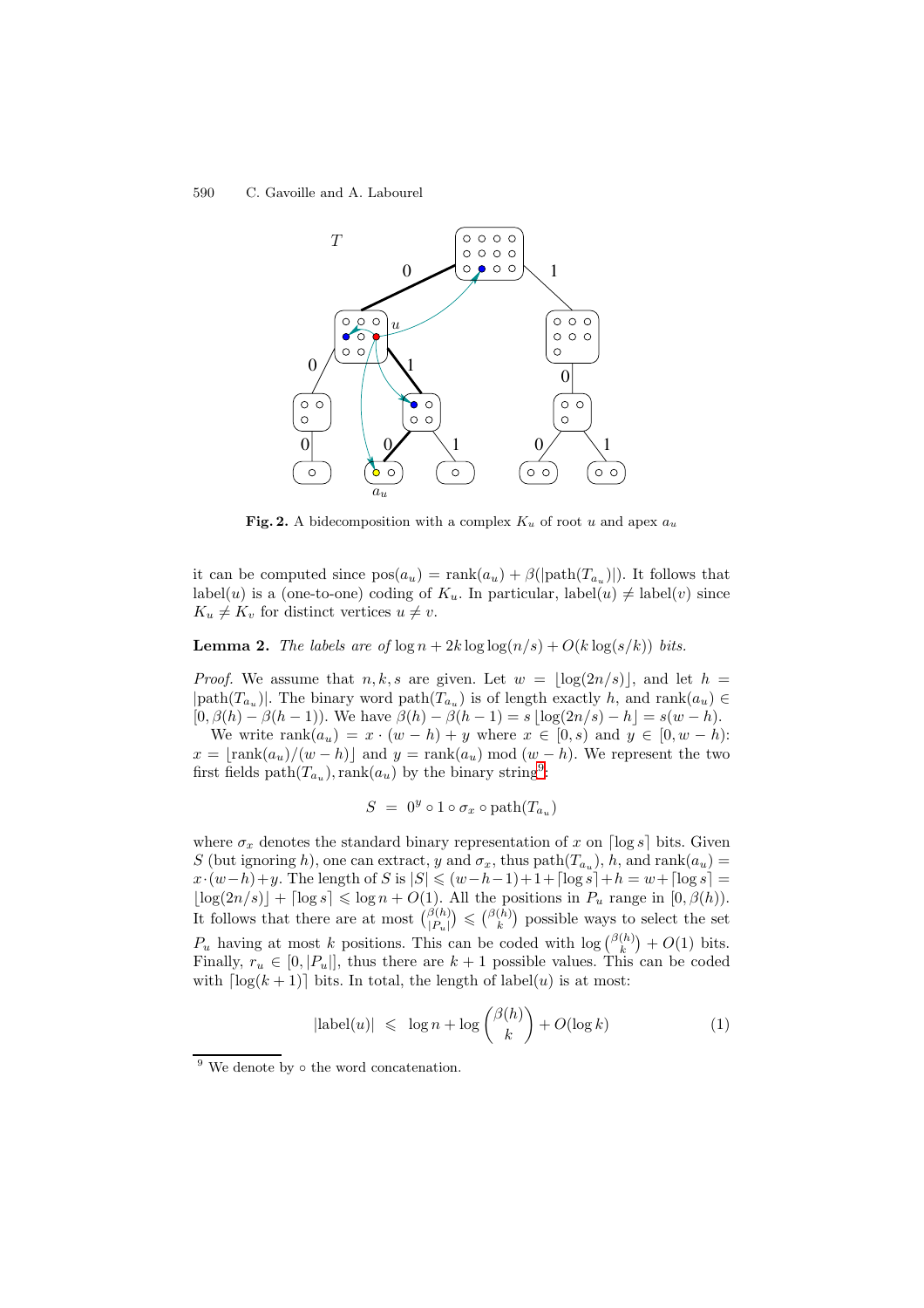By Lemma 1, the size of the parts in T of depth  $log(n/s)$  are of size at most  $s \cdot (\log(2n/s) - \log(n/s)) = s$ . From the while-condition in Algorithm BISEPARA-TOR, if  $|V(H)| \leq s$ , then the input graph is not separated at all, implying that the part is actually a leaf of T. Therefore  $h \leq \log(n/s)$ .

We have  $\beta(h) \leq \beta(\log(n/s)) \leq (\log(n/s) + 1) \cdot s \cdot \log(2n/s)) = s \cdot \log^2(2n/s)$ . Thus  $\log {\binom{\beta(h)}{k}} \leq k \log (\beta(h)/k) + O(k) \leq k \log(s/k \cdot \log^2(2n/s)) + O(k) \leq$  $2k \log \log (n/s) + O(k \log (s/k))$ . Plugging this latter bound in Eq. (1), we get the desired result.  $\Box$ 

So, for treewidth-k graphs, that are  $(k, k + 1)$ -graphs, we obtain labels of length roughly  $\log n + 2k \log \log (n/k)$ . For (1, 1)-graphs (forests), this is  $\log n$  +  $2 \log \log n$ . Actually, a finer analysis shows that for trees the label l[en](#page-8-1)gth is no more than  $\log n + 2 \log \log n + 2$  for every  $n \ge 5$ , a competitive bound with the  $\log n + 4 \log \log n$  scheme of [3].

We finally observe that our scheme support parent and sibling queries in rooted trees since we associate with each node a coding of itself and its parent. The label length is  $\log n + O(\log \log n)$  which is not optimal for parent but optimal for sibling queries due to th[e lo](#page-10-0)wer bound of  $\log n + \Omega(\log \log n)$  of [2].

#### **2.4 Adjacency Test**

Let u and v be two vertices of G. We denote by  $M = \beta(h)$  where h i[s t](#page-10-4)he length of the longest common prefix between  $path(T_{a_u})$  and  $path(T_{a_v})$ . The proof of the next result appears in the full version.

**Lemma 3.** The vertices u and v are adjacent if and only if  $\text{label}(u) \neq \text{label}(v)$ and if either  $pos(u) \in pos(K_v) \cap [0, M)$  or  $pos(v) \in pos(K_u) \cap [0, M)$ .

<span id="page-9-0"></span>We now briefly explain how to implement the adjacency test given by Lemma 3 to perform in constant time under the standard  $\Omega(\log n)$ -bit word RAM computer model. First we observe that  $\beta(h)$  can be computed in constant time using its closed formula:  $\beta(h) = s(h+1)(|s \log(2n/s)| - h/2)$ . Thus M can be computed in constant time, because the length of the common prefix betwe[en](#page-9-0) two  $O(\log n)$ -bit words can be computed using constant number of MSB<sup>10</sup>, binary masks, and shifting operations. Now, to test if  $pos(v) \in pos(K_u)$ , we can test if  $pos(v) = pos(a_u)$  or if  $pos(v) \in P_u$ . The position of the apex is  $pos(a_u) = rank(a_u) + \beta(|path(T_{a_u})|)$ . The position of u can be also determined from label(u), since  $pos(u)$  is  $pos(a_u)$  if  $r_u = |P_u|$ , or the  $r_u$ -th ele[men](#page-9-1)t of  $P_u$ . It follows that testing if label $(u) \neq$  label $(v)$  can be done by checking that  $(\text{pos}(u), \text{path}(T_{a_u})) \neq (\text{pos}(v), \text{path}(T_{a_u}))$ . Finally, computing  $\text{pos}(u)$  and testing whether  $pos(u) \in P_v$  rely on membership and select query in an integer subset  $P_u \subset \{0, \ldots, \beta(h)\}.$ 

Using a compact static dictionary, one can implement such queries in constant time using a data-structure of  $(1 + o(1)) \log {\beta(h) \choose |P_u|}$  bits [21]. We have already seen in the proof of Lemma 2 that  $\log {\binom{\beta(h)}{k}} \leq 2k \log \log(n/s) + O(k \log(s/k)).$ 

<span id="page-9-1"></span><sup>10</sup> Most Significant Bit, or integer log function.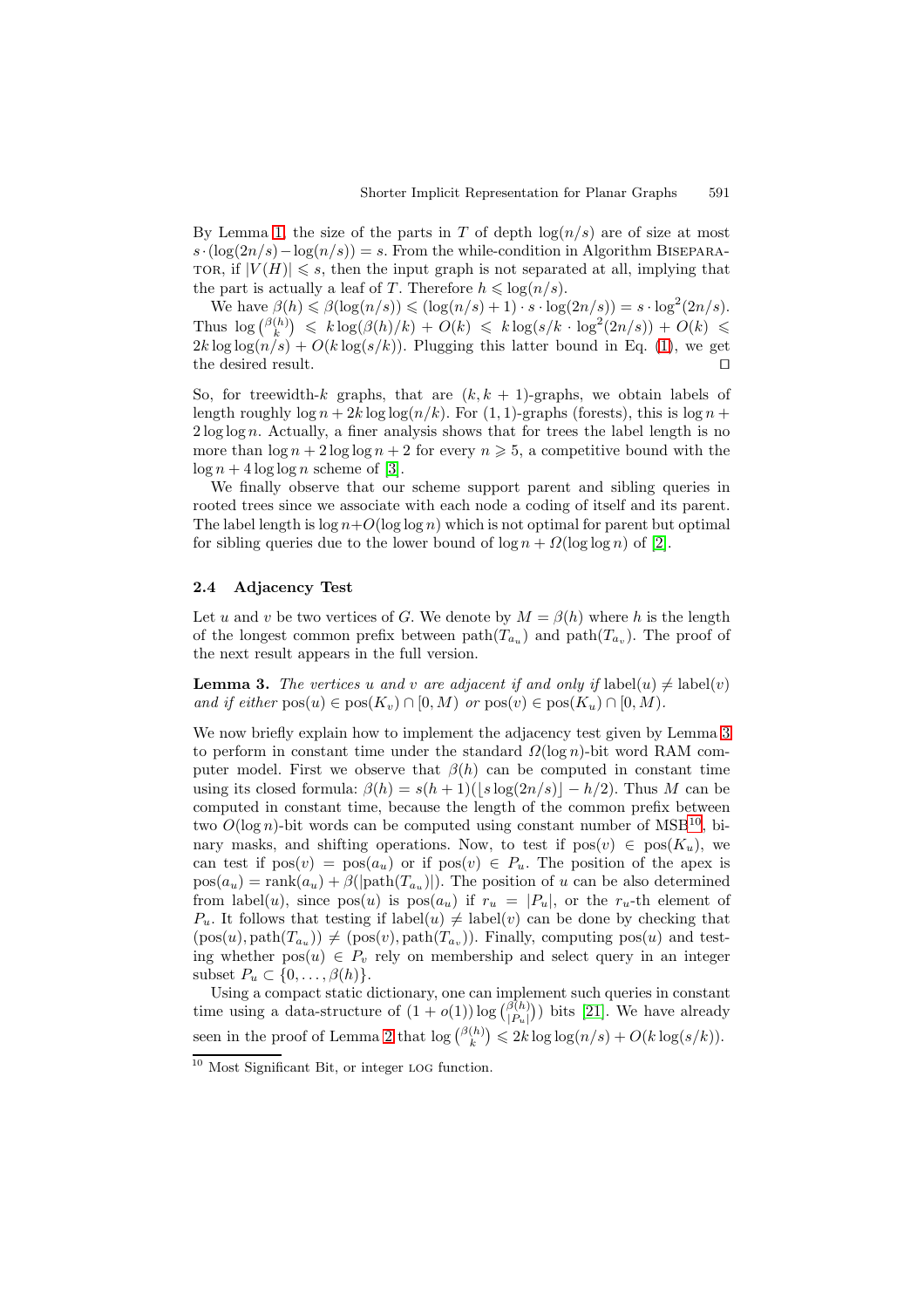592 C. Gavoille and A. Labourel

**Lemma 4.** The family of n-vertex  $(k, s)$ -graphs enjoys an adjacency labeling scheme with label of  $\log n + (2k + o(1)) \log \log(n/s)$  bits, and with a constant adjacency query time.

We prove Theorem 1 by plugging  $s = k+1$  and combining all lemmas, and using the fact that a  $(k, k + 1)$ -triangulation for treewidth-k graphs can be computed in linear time for fixed  $k \geq 6$ .

## **3 Concludin[g](#page-3-1) Remarks and Open Problems**

We have proposed a ne[w](#page-10-5) [i](#page-10-5)mplicit representation for planar graphs, and more generally to graphs excluding a fixed minor, with asymptotically  $2 \log n$  bits per vertex. Improving this bound would require a totally different approach, since decomposing into two or more subgraphs inevitably leads to a  $c \log n$  representation with  $c \geq 2$ .

From the lower bound side, the number  $\psi(n,H)$  of *n*-vertex labeled *H*-minorfree graphs is  $n! \cdot 2^{hn+o(n)}$ , where h depends only on H [20]. Therefore, the trivial information-theoretic lower bound for adjacency is  $\frac{1}{n} \log \psi(n,H) \sim \log n + h$  bits for at least one label. This leads to the natural question we propose as open problem:

Conjecture. The family of H-minor-free graphs supp[orts](#page-11-15) an adjacency labeling scheme with  $\log n + h$  bit labels where  $h = h(H)$ .

Proving a labeling scheme of  $\log n + O(k)$  for treewidth-k graphs would be already very interesting, since not only if would match our lower bound of  $\log n + \Omega(k)$ , but also prove an optimal bound for trees (up to an additive constant) which is still open.

## **References**

- 1. Abiteboul, S., Alstrup, S., Kaplan, H., Milo, T., Rauhe, T.: Compact labeling schemes for ancestor queries. SIAM J. on Computing 35, 1295 (2006)
- 2. Alstrup, S., Bille, P., Rauhe, T.: Labeling schemes for small distances in trees. SIAM J. on Discrete Mathematics 19, 448–462 (2005)
- <span id="page-10-2"></span>3. Alstrup, S., Rauhe, T.: Small induced-universal graphs and compact implicit graph representations. In:  $43^{rd}$  Annual IEEE Symp. on Foundations of Computer Science (FOCS), nov, pp. 53–62. IEEE Computer Society Press, Los Alamitos (2002)
- <span id="page-10-4"></span><span id="page-10-0"></span>4. Arnborg, S., Corneil, D.G., Proskurowski, A.: Complexity of finding embeddings in a k-tree. SIAM J. on Algeb. and Disc. Meth. 8, 277–284 (1987)
- 5. Bazzaro, F., Gavoille, C.: Localized and compact data-structure for comparability graphs. In: Deng, X., Du, D.-Z. (eds.) ISAAC 2005. LNCS, vol. 3827, pp. 1122– 1131. Springer, Heidelberg (2005)
- <span id="page-10-1"></span>6. Bodlaender, H.L.: A linear time algorithm for finding tree-decompositions of small treewidth. SIAM J. on Computing 25(6), 1305–1317 (1996)
- <span id="page-10-5"></span><span id="page-10-3"></span>7. Bonichon, N., Gavoille, C., Labourel, A.: Short labels by traversal and jumping. In: Flocchini, P., Gkasieniec, L. (eds.) SIROCCO 2006. LNCS, vol. 4056, pp. 143–156. Springer, Heidelberg (2006)